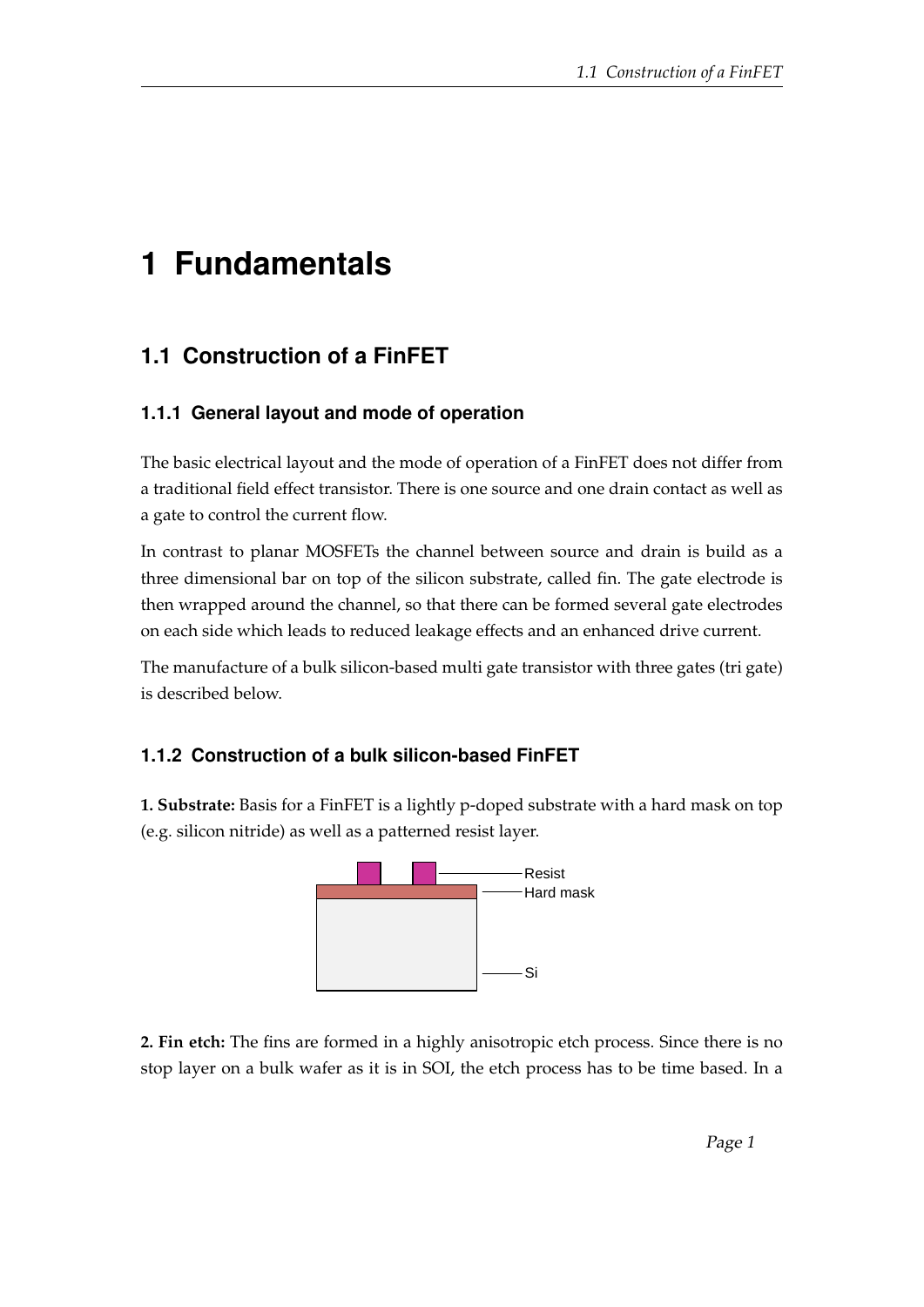22 nm process the width of the fins might be 10 to 15 nm, the height would ideally be twice that or more.



**3. Oxide deposition:** To isolate the fins from each other a oxide deposition with a high aspect ratio filling behavior is needed.



**4. Planarization:** The oxide is planarized by chemical mechanical polishing. The hard mask acts as a stop layer.



**5. Recess etch:** Another etch process is needed to recess the oxide film to form a lateral isolation of the fins.



**6. Gate oxide:** On top of the fins the gate oxide is deposited via thermal oxidation to isolate the channel from the gate elctrode. Since the fins are still connected underneath